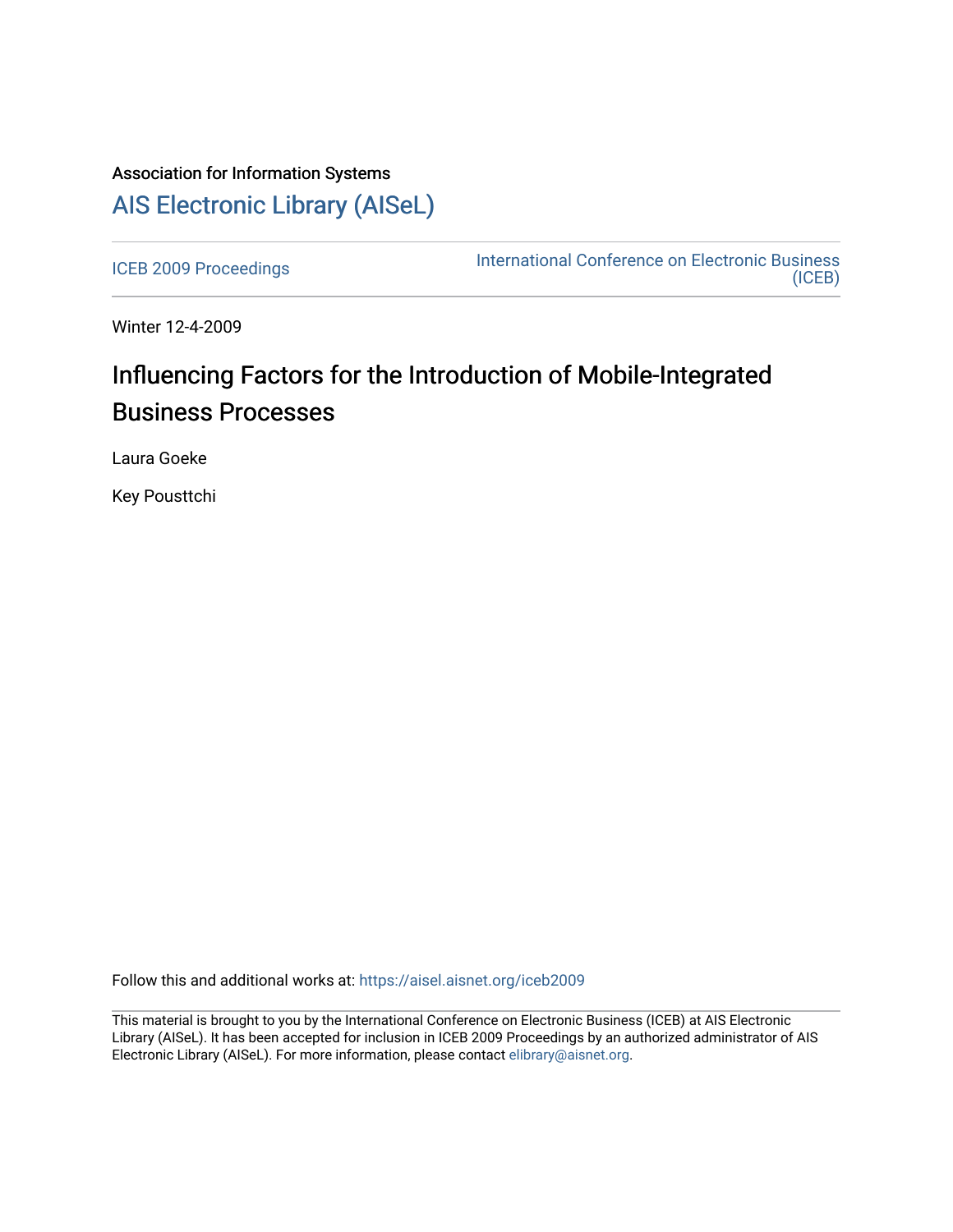## **INFLUENCING FACTORS FOR THE INTRODUCTION OF MOBILE-INTEGRATED BUSINESS PROCESSES**

Laura Goeke, Key Pousttchi wi-mobile Research Group, Business Informatics and Systems Engineering, University of Augsburg, 86135 Augsburg, Germany {laura.goeke, key.pousttchi}@wi-mobile.de

### **Abstract**

Although mobile information technology is introduced in business processes of enterprises for many years, many projects for integrating mobile workforces still fail to generate a business value for the company. However, reasons for a successful introduction of mobile IT have not been investigated so far. In this paper, we present the findings of a grounded theory study that focused on influencing factors for the introduction of mobile-integrated business processes. The outcome of the paper is a theoretical framework describing the decision process and the intervening conditions on the intention to introduce mobile-integrated business processes. The framework should be extended by the effects resulting from the introduction of mobile IT to get a picture as complete as possible.

**Keywords:** Mobile-integrated business processes, grounded theory, mobile information technology, theoretical framework

#### **Introduction**

Mobile information technology (IT) is introduced in business processes of enterprises for more than 10 years now. However, many companies fail or do not even start projects for the integration of mobile workforce. The integration of mobile workforces will become more and more crucial for companies due to the rising number of mobile workers which was predicted to be 61 million only in the United States by 2009 [1]. However, many companies have lagged to support their mobile workers with mobile IT [2] so that these business processes are still not integrated into the electronically mapped value chain. In the context of this paper, we refer to mobile business processes (MBP) as any business process which is partly or completely executed mobile and thus cannot be fully supported by the use of stationary IT [3]. The term mobile-integrated business processes (MIBP) refers then to any MBP that is fully supported by mobile or ubiquitous IT [4].

Reasons for project failure or success of the introduction of mobile-integrated business processes have not been analyzed. The focus has yet been on the analysis of single companies or industries. Examples are [5; 6] in the maintenance industry, or [7] focusing on sales force automation. A framework covering all industries and operation areas within each company is still missing. Thus, little research has been done to analyze critical success factors or intervening factors for the introduction of mobile IT.

Therefore, the research objective of this paper is to contribute to the understanding of the decision process of companies to use mobile IT. We used a grounded theory approach to derive categories as influencing factors for the introduction of mobile-integrated business processes. These findings were compared with the existing literature to validate them initially. The outcome of the paper is a theoretical framework about the intention to introduce mobile-integrated business processes.

The paper is structured as follows. Firstly, the grounded theory methodology is presented. Then, we present and discuss our results and provide afterwards implications for practice and offer suggestions for future research. In the last section, we conclude our results.

## **Methodology**

For this paper we apply the grounded theory approach [8]. Grounded Theory is a qualitative and empirical research method to develop a new theory. This theory is derived through systematical data collection and analysis and can therefore be preliminarily validated [9]. A grounded theory has to fit to the collected data and be relevant and able to explain the behavior [8].

The grounded theory approach is suitable for our research topic because little research has yet been done on the influencing factors for the introduction of mobile IT. The decisive strength is the empirical and explorative approach that enables the researcher to develop a model close to reality. "Generating a theory from data means that most hypotheses and concepts not only come from the data, but are systematically worked out in relation to the data during the course of the research." [8, p.6] A purposeful theory development is achieved due to the iterative approach and the continued generation of knowledge about the research area under study. The developed theory consists on the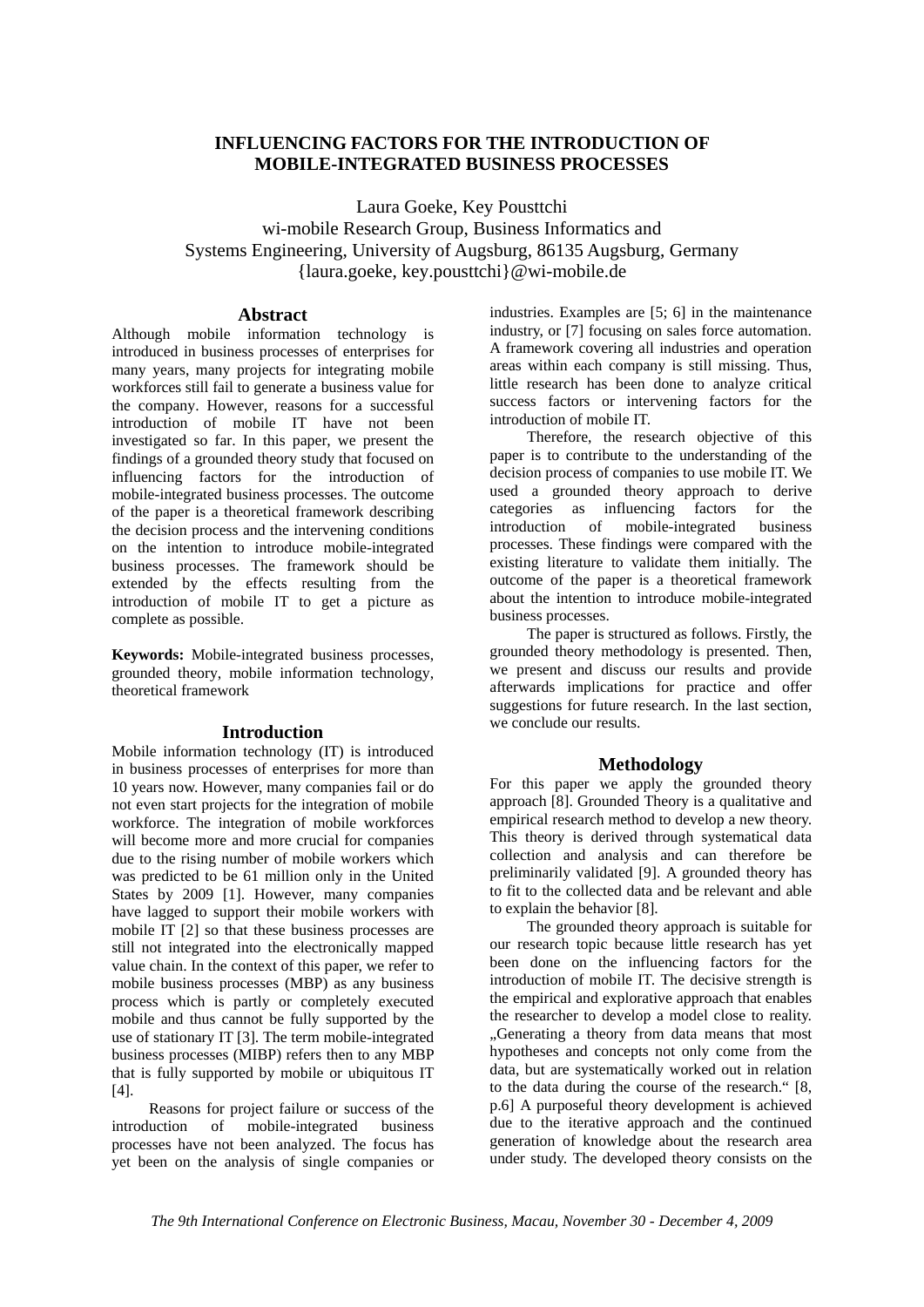one hand of conceptual categories and their characteristics and on the other hand of hypotheses describing the relationships between the categories [8].

Data collection and data analysis are intertwined and done in several iterations. "Theoretical sampling is the process of data collection for generating theory whereby the analyst jointly collects, codes, and analyzes his data and decides what data to collect next and where to find them, in order to develop his theory as it emerges." [10, p.36] Firstly, for the development of the model, respondents who are considered to fit to the research question had to be identified. For this reason, interviews with strategy consultants have been conducted in Germany, because they have a lot of insights into various industries and businesses and can therefore offer a wide range of information. The selection of these respondents favored the choice of guideline-interviews, because the group of respondents is relatively specific and rare [11]. During a period of four weeks in May and June 2008 data was collected in seven in-depth interviews. All interviews were audio-taped, and, as suggested by [9], transcribed verbatim as well.

The data was collected through telephone interviews. The guidelines used ensured to address all developed constructs, relationships and ideas, without establishing a rigid order. The knowledge gained from the interviews was used to update the guidelines for the next interview. At the beginning of each interview, it was important to clarify the understanding of the term "strategic" because of the innovative field of research. Subsequently, the data collection started with an open question about the assessments and observations of the respondent about the use of mobile IT in enterprises to gain as much new knowledge as possible. Finally, constructs and relationships already identified were checked for strengthening or adjusting them further. Each interview lasted on average between 30 and 60 minutes.

After the sixth interview only factors were mentioned, that were already covered by existing categories, so that, according to [8], the theoretical saturation was reached and the interviews were terminated.

#### **Theory Building Theoretical Framework**

Based on the data, we developed a basic model depicting a typical decision making process for the implementation of mobile IT within the company. Figure 1 outlines this process and influencing conditions developed during the grounded theory study.



Fig. 1 Theoretical framework

The first step to start the process is the question about the degree of mobility within the company. If there is mobility the intention to use mobile IT is originated to support these parts of the company. Four different kinds of conditions have an effect on the intention to introduce mobile-integrated business processes which influence the actual behavior to implement or not to implement them.

In the following sections we will use this basic model to describe the motivations and conditions for this decision making process.

#### **Core category**

Since the intention to use mobile IT was seen as the primary issue, this category was chosen as core category. According to [12], a behavioral intention can best be interpreted as the strength of intention to try performing a certain behavior. In accordance with the theory of reasoned action [13], we propose that the intention has a direct effect on actual behavior.

#### **Causal condition**

The causal condition is the degree of mobility within the company. The consideration whether mobile IT may be useful for the company is only relevant if the company's work is in some way conducted mobilely [14; 15]. The degree of mobility within companies can be analyzed regarding whether employees or products and machines are mobile. Pousttchi and Thurnher [2] use the following categorization: firstly the mobility of employees, secondly the mobility of equipment for example machines and specialized tools, and thirdly the mobility of goods like products, parts or materials. Mobile employees are further distinguished by [16] into four groups according to their responsibilities. These are skilled personnel being mobile on the premises, the other ones being mobile outside the premises, skilled personnel with management functions working in a company with a mobile core business, and the top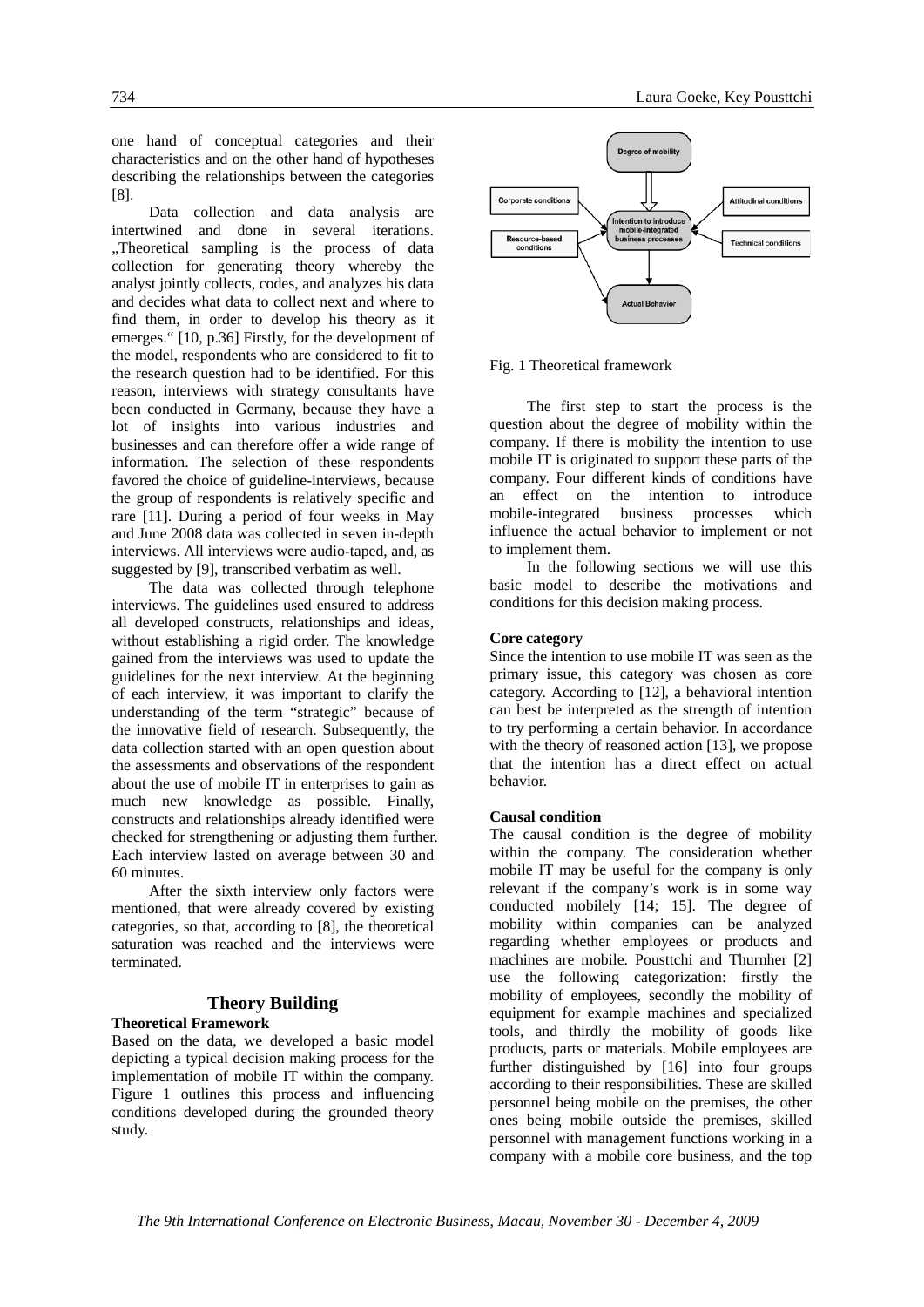management. Due to the interviews we know that the support of the top management with mobile IT has no strategic aspect for the company. One reason given in the interviews is that the top management is not bound to rigid processes so that no process optimization or redesign with strategic impacts can be done. The three attributes for describing the degree of mobility will be described in the following.

Companies whose core business is conducted mobile render services at different places so that the value adding tasks could not be supported by stationary IT. In this case, all three categories mentioned by [2] are typically applicable, like for example in logistics or construction industry [17].

The second degree of mobility covers companies whose core business is not mobile but an important functional area. Based on the interviews, there are two approaches for claiming a functional area is important. The first one focuses on the importance for rendering the service or the product. An example for this approach is maintenance and emergency interference suppression for a machine manufacturer [2]. The other approach focuses on the number of employees working in the functional area like for example the field service or sales force. An interviewee stated this fact as follows: "It's important if a major part of the workforce is mobile."

 The third degree of mobility focuses on the mobility of goods and equipment as described in [16]. One of the interviewees said about it: "Mobile IT is important if goods need to be tracked or monitored".

It can be stated that mobility in companies differs in the degree of mobility. All companies with some degree of mobility may generate a strategic impact by using mobile IT. Due to that, the degree of mobility is the causal condition for the intention to use mobile IT.

#### **Corporate conditions**

Corporate conditions describe the company-related aspects about the interaction with the market and include the response time and the information intensity of the company.

 In respect of a better interaction with the market a shorter response time may offer new strategic options. This could for example be a better service level agreement due to process optimization with a faster response time. Therefore, the response time is crucial in some industries, because cost reductions and sales increases can be achieved [18; 19]. If no strategic option can be achieved, the process changes have no further effect on the company. An interviewee explained it: "If there is no difference between a response time

of 17 or 9 minutes, a process optimization has been achieved, but no strategic competitive advantage". If considering a time critical industry mobile IT offers the opportunity to increase these positive effects due to a shorter response time than with stationary IT [17].

 The aspect of information intensity relates to the volume of information and the availability of information at the time it is needed to provide services or products. Porter and Millar [20] distinguish the information intensity between the information intensity of the value chain and of the product which could each be low or high. With this matrix industries could be described according to the necessity of information processing and therefore IT support. [21, p.43] defines information intensity according to [22] as "the degree to which a firm's products and operations are based on the information collected and processed as part of the exchanges along the value chain". Mobile IT further enables companies to collect and to process information faster or to even collect new information. One of the interviewees described it like follows: "It is important for knowledge worker who need real-time information while being mobile".

It can be stated that the impact may be higher in information intense industries than in industries with low information intensity of the value chain or of the product and for companies for whom a short response time is crucial.

#### **Attitudinal conditions**

Attitudinal conditions describe the attitude of the project participants and describe the business process focus of the company and the top management support.

 Project participants have often focused on technical aspects rather than business aspects for the introduction of IT. This leads to a lack of understanding of the business processes by the CIO [23]. The customer does not notice the concrete IT implementation and therefore, a business process focus is necessary to fulfill the customers' expectations [24]. An interviewee said about this aspect: "Technology is an enabler for business value and can change the business processes to gain competitive advantage."

Another aspect is the top management support for the introduction of mobile IT. Sohal and Ng [25] analyzed IT projects and identified typical reasons for project failure. One main reason is the missing understanding of the potential of IT by senior management. This top-down approach is most appropriate for IT projects due to necessary changes in the business processes [24]. Pousttchi and Thurnher [26] discovered a relationship between decision making done directly by the top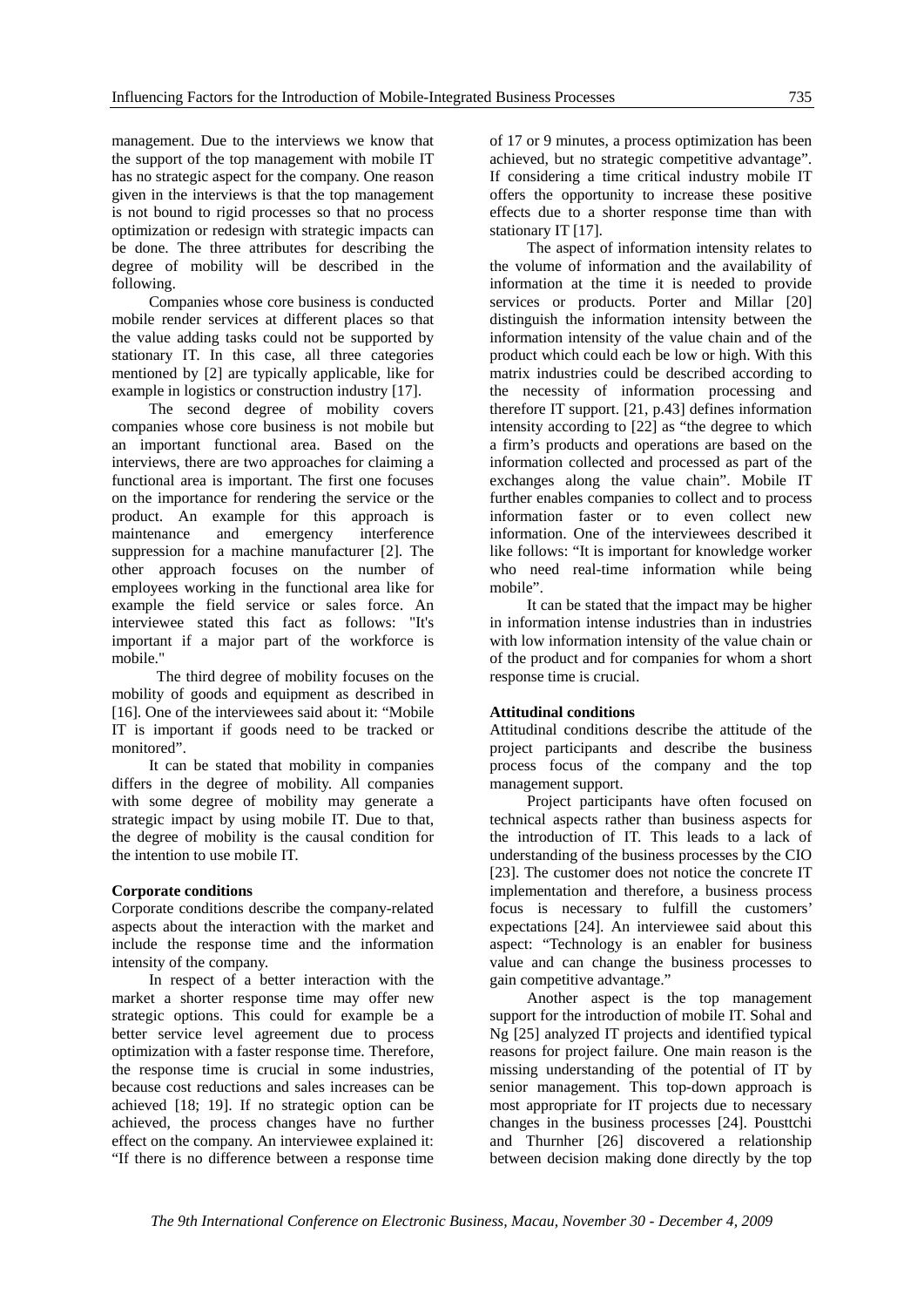management and the likelihood of the introduction of mobile IT. This relationship was mentioned during the interviews as well: "To successfully introduce mobile IT, the project has to be initiated by the top management". Brodt and Verburg [27] support these findings within their case studies as well.

Due to the literature these attitudinal conditions are often critical success factors for the introduction of IT so that they have an influence on the intention to use mobile IT.

#### **Technical conditions**

The technical conditions cover two aspects: the maturity of the mobile market and the appropriateness of the mobile solution for mobile-integrated business processes.

 The first aspect that could be identified describes the maturity of the mobile market. The more mature the market is, the more opportunities exist for the implementation of mobile solutions. For that purpose the available bandwidth and the available applications have to be taken into account [28]. The bandwidth is important if great volumes of data shall be transmitted via the mobile network. These characteristics describe the mobile market and the aspects that have an influence on the intention to use mobile IT [4].

 The other aspect describes the mobile application. Jain [17, p.1984] emphasizes on the fit between the application and the chosen mobile device in terms of the functionality and design. The interface characteristic is important within the literature as seen for example in [28]. A reason for that was given in the interviews: "If the application is easy to understand and to use and it really helps conducting his or her work, than it will be adopted really fast." The aim is a mobile application that is easy to use with a high usability and that helps doing the job.

 It can be stated that the maturity of the mobile market and the implementation of the mobile application are important factors for the intention to use mobile IT.

#### **Resource-based conditions**

The resource-based conditions of the implementation of mobile IT consists of the profitability for such a project and the anticipated competitive advantages. This construct has an influence on the intention to use mobile IT and, in addition, a direct influence on the action/interaction strategies.

Profitability is defined as: "the difference between economic returns resulting from adoption of an innovation and the innovation's economic costs" [29, p.136]. The profitability here includes on the one hand project planning and

implementation costs of the solution as well as the organizational and process-related changes that are necessary for the introduction of mobile-integrated business processes in the enterprise. On the other hand, the introduction of mobile IT typically causes not only costs but also leads to monetary value and indirectly assessable monetary benefits. An interviewee said about it: "It all comes down to the question how strong the business case is." Gumpp and Pousttchi [3] have, for example, developed the Mobility-M framework which provides an analysis and evaluation of projects that include the introduction of mobile technology. Direct monetary benefits may include here any cost savings that can be calculated, such as shorter trips and less overtime work.

A company has a competitive advantage "when it is implementing a value creating strategy not simultaneously being implemented by any current or potential competitors" [30, p.102]. This definition is used according to the resource-based view of the firm. The degree of competitive advantage is often expressed in monetary terms, but it can be measured in other ways, too [29]. Indirect monetary value describes a value that can not be expressed in monetary units, because it is not measurable, such as customer satisfaction. These may represent specific competitive advantages for the company. Due to the lack of measurability of these factors, we consider here the anticipated competitive advantages, regardless of whether they can be realized in the end.

This benefit from the introduction of mobile-integrated business processes has a positive effect on the intention and also affects the actual behavior. The cost of implementation and the resulting benefits can thus be offset against each other which leads to the profitability of the project.

#### **Actual Behavior**

In terms of [9] actual behavior can be interpreted as action/interaction strategy. Therefore, the actual behavior could be to use or not to use mobile IT to support mobile business processes. "As a general rule, the stronger the intention to engage in a behavior, the more likely should be its performance." [31, p.181]

#### **Implications**

The findings of our study have implications for both practitioners and researchers. By providing practitioners with some insight into the influencing factors on the decision process to introduce mobile-integrated business processes. This framework serves as a basis for the decision about the introduction of mobile IT what is typically a complex situation that has been tried to solve unsystematically up to now. Based on this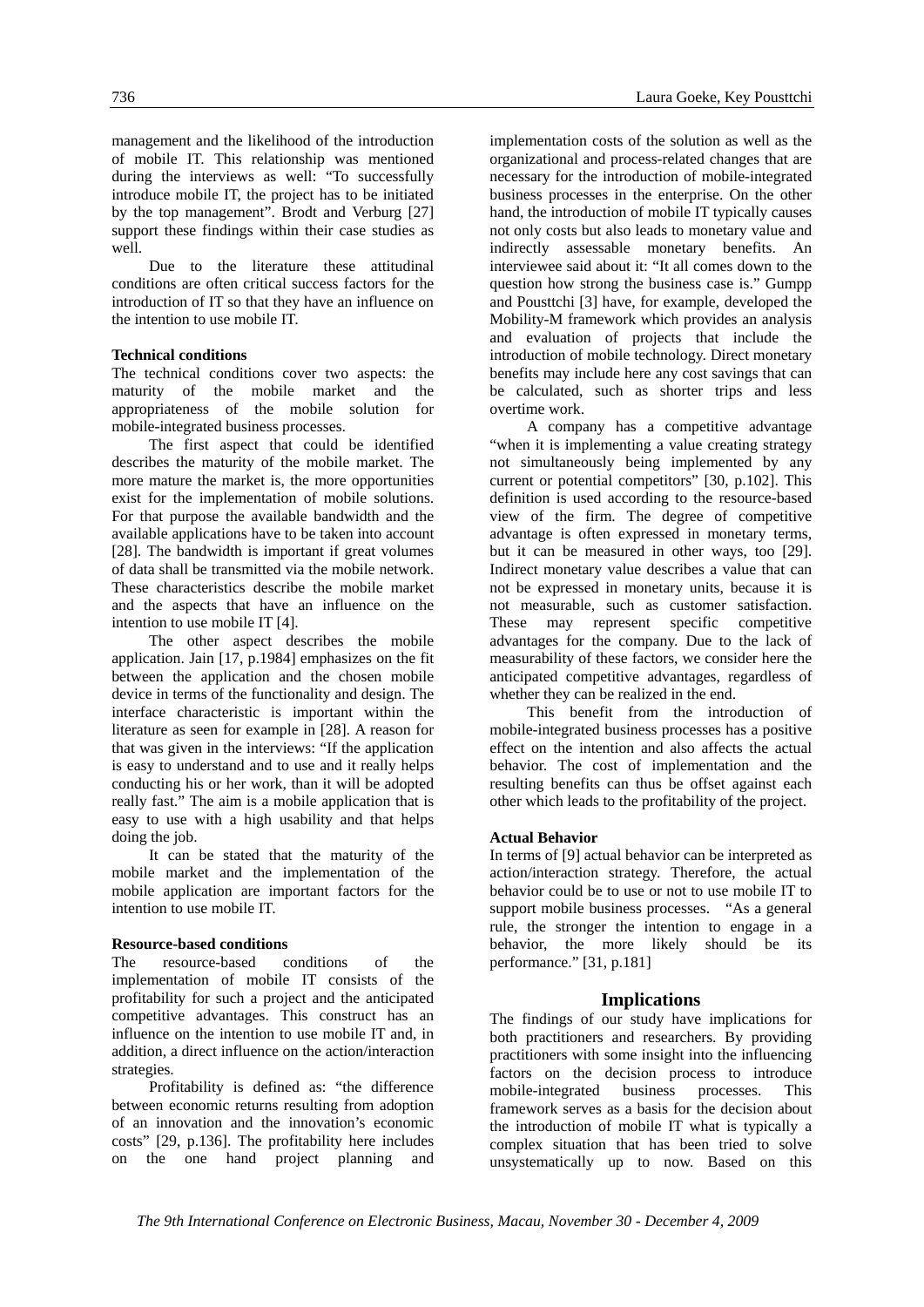framework, practitioners could estimate the project success and, if necessary, try to influence important factors like the support of top management.

 From a theoretical viewpoint, this paper contributes to the existing literature in some ways. First, it provides insights about the influencing factors on the intention to introduce mobile IT in the business environment. Moreover, the results show that existing theories like the resource-based view of the firm and the diffusion of innovation theory can be applied to and are suitable for the analysis of mobile-integrated business processes.

 Further research is necessary at some points of contact with these findings. Firstly, the resulting consequences deriving from the introduction of mobile-integrated business processes should be evaluated. This enables the development of a complete framework describing influencing factors on and effects of the introduction of mobile IT. Secondly, the theoretical framework should be proved by quantitative research.

#### **Conclusions**

Starting point for our consideration was the fact that understanding the influencing factors is necessary to successfully introduce mobile-integrated business processes. For that purpose a theoretical framework is developed by following the grounded theory methodology. The contribution of this paper is twofold. Firstly, the grounded theory was used to investigate an almost unexplored research field like the one of mobile-integrated business processes. Due to that fact, the grounded theory methodology is the only appropriate approach. Secondly, a general framework for mobile-integrated business processes was developed. This general framework is not bound to any industry or operational area. In further research the framework should be extended with the effects resulting from the introduction of mobile integrated business processes to gain a picture as complete as possible.

#### **References**

- [1] RCR Wireless News, Ranks of mobile workers continue to grow, *RCR Wireless News*, 24 (16), 2005, p.30.
- [2] Chen, L. and Nath, R. A socio-technical perspective of mobile work, *Information Knowledge Systems Management*, 7, 2008, pp.41-60.
- [3] Gumpp, A. and Pousttchi, K. The Mobility-M framework for the application of mobile technicians in business processes, Cremers, A.B. et al. (eds.): *Proc. of INFORMATIK 2005*, Bonn, 2005, pp. 523–527.
- [4] Pousttchi, K. and Thurnher, B. Einsatz mobiler Technologien zur Unterstützung von

Geschäftsprozessen, Sieck, J. and Herzog, M.A. (eds.) *Wireless Communication and Information*, Shaker Verlag, Berlin, 2005, pp.101-120.

- [5] Hanhart, D.; Legner, C. and Österle, H.: Anwendungsszenarien des Mobile und Ubiquitous Computing in der Instandhaltung. Hampe, F. et al. (eds.): Mobile Business – Processes, Platforms, Payments. *Proceedings of 5. Conference Mobile Commerce Technologien und Anwendungen (MCTA 2005)*, University of Augsburg, 31.01.-02.02.2005. LNI P-59, 2005, pp.45-58.
- [6] Hanhart, D.; Jinschek, R.; Kipper, U.; Legner, Ch. and Österle, H.: Mobile und Ubiquitous Computing in der Instandhaltung – Bewertung der Anwendungsszenarien bei der Fraport AG. Lehner, F., Meier, A. and Stormer, H. (eds.): *Mobile Anwendungen. Praxis der Wirtschaftsinformatik*, HMD, 244, August 2005.
- [7] Walker, B. and Barnes, S.J. Wireless sales force automation: concept and cases, *International Journal of Mobile Communications*, 3 (4), 2005, pp.411-427.
- [8] Glaser, B.G. and Strauss, A.L. *The Discovery of Grounded Theory: Strategies for Qualitative Research.* Aldine Publishing Company, 3rd edition, New York, 1970.
- [9] Strauss, A. and Corbin, J. *Basics of qualitative research grounded: theory procedures and techniques*, Sage Publ., Newbury Park, 1990.
- [10] Glaser B.G. *Theoretical Sensitivity*, The Sociology Press, 1st edition, Mill Valley, California, 1978.
- [11] Schnell, R., Hill, P. and Esser, E. *Methoden der empirischen Sozialforschung*, 7. ed., München, 2005.
- [12] Ajzen, I. *Attitudes, Personality, and Behavior*, The Dorsey Press, Chicago, 1988.
- [13] Fishbein, M. and Ajzen, I. *Belief, Attitude, Intention and Behavior: An Introduction to Theory and Research*, Addison-Wesley, Reading, MA, 1975.
- [14] Gebauer, J.and Shaw, M.J. Success Factors and Impacts of Mobile Business Applications: Results from a Mobile e-Procurement Study, *International Journal of Electronic Commerce*, 8 (3), 2004, pp.19–41.
- [15] Chen, L. and Corritore, C.L. A Theoretical Model of Nomadic Culture: Assumptions, Values, Artifacts, and the Impact on Employee Job Satisfaction, *Communications of the AIS*, 22 (1), 2008, pp.235-260.
- [16] Turowski, K. and Pousttchi, K. *Mobile Commerce*, Springer, Berlin, 2004.